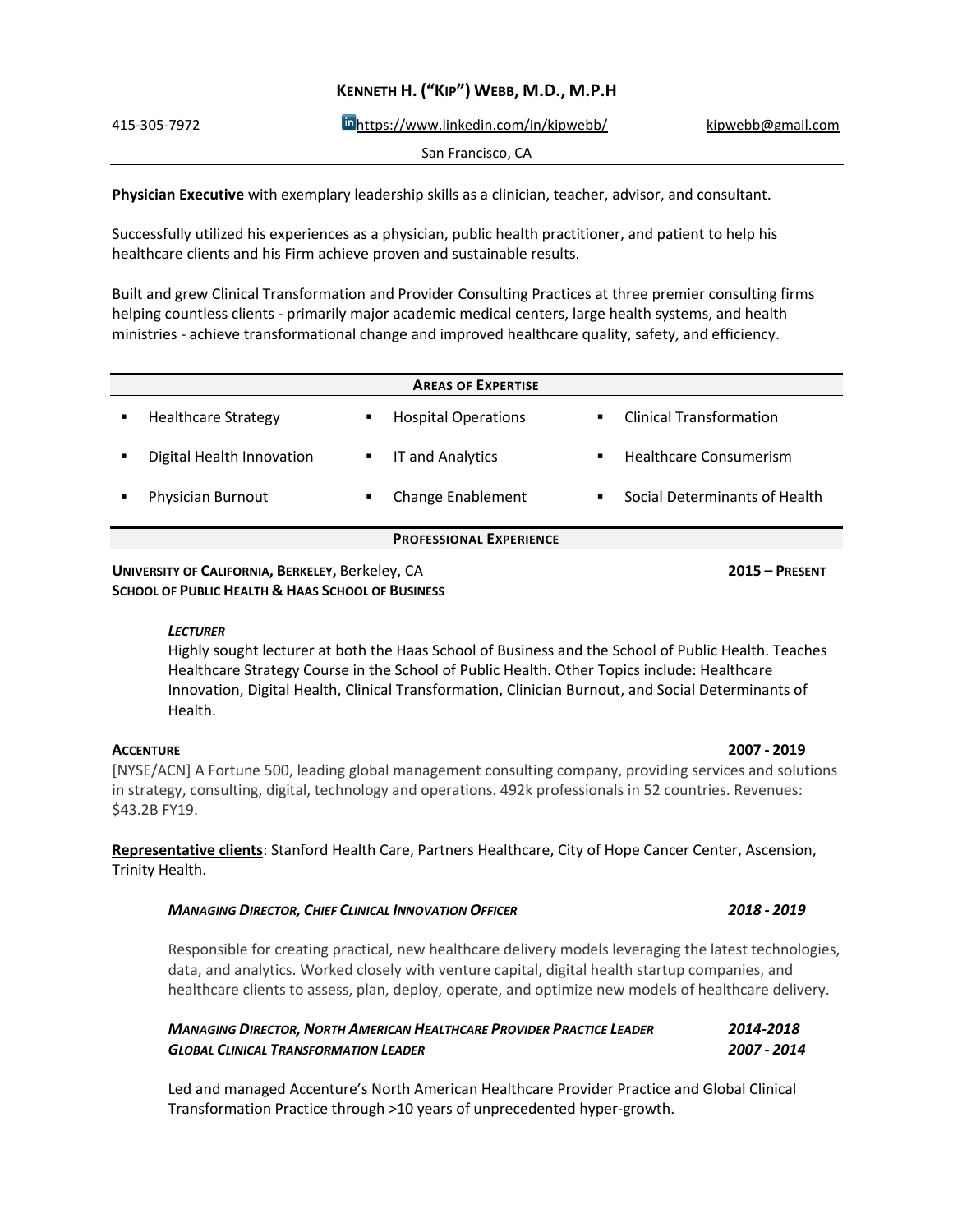Clients include major academic medical centers, large health systems, and health ministries on six continents.

Results include:

- Sustained track record of >30% annual sales and revenue growth.
- P&L responsibility for >1,500 practitioners worldwide.
- Standardized, methodology-driven approaches to transforming healthcare delivery and back office functions.

Achievements include:

- *Accenture Leadership Award* winner, in recognition of being one of Accenture's top 30 North American Consulting leaders.
- **EXP** *Accenture Innovator Award* winner, for design and patent of an innovative approach to analyzing clinical care delivery.
- *Ken Ernst Award* co-winner, honoring the best management consulting engagement performed by any Accenture team worldwide.
- **EXECONSTANCE EXAMPLE 2015 CONSTANCE 2015** Consistent performance evaluated as "Significantly Above Expectations" by peers and leadership.

# **BEARINGPOINT 2004 – 2007**

Publicly traded consulting spinoff from KPMG.

**Representative clients**: Sutter Health, New York Presbyterian, and The Guthrie Clinic.

### *MANAGING DIRECTOR, CLINICAL TRANSFORMATION*

Recruited to launch BearingPoint's Clinical Transformation Practice at this publicly traded consulting firm. In 2½ years built the practice to >\$20 M in sales and revenues and > 60 practitioners.

- Promoted from Director to Managing Director in first year.
- Grew first major client relationship to >\$7 M in first year.

# **DELOITTE CONSULTING 2000 – 2004**

Privately held global consulting partnership. 2019 revenues of \$46 B.

**Representative clients**: Kaiser Permanente, Catholic Healthcare West, and Johnson & Johnson.

### *SENIOR MANAGER, HEALTHCARE & LIFE SCIENCES INDUSTRIES*

Offered project management services and subject matter expertise to a variety of clinical and nonclinical engagements.

Achievements include:

- Promotion to Senior Manager in first year of consulting.
- Nominated for Partner after third year of consulting.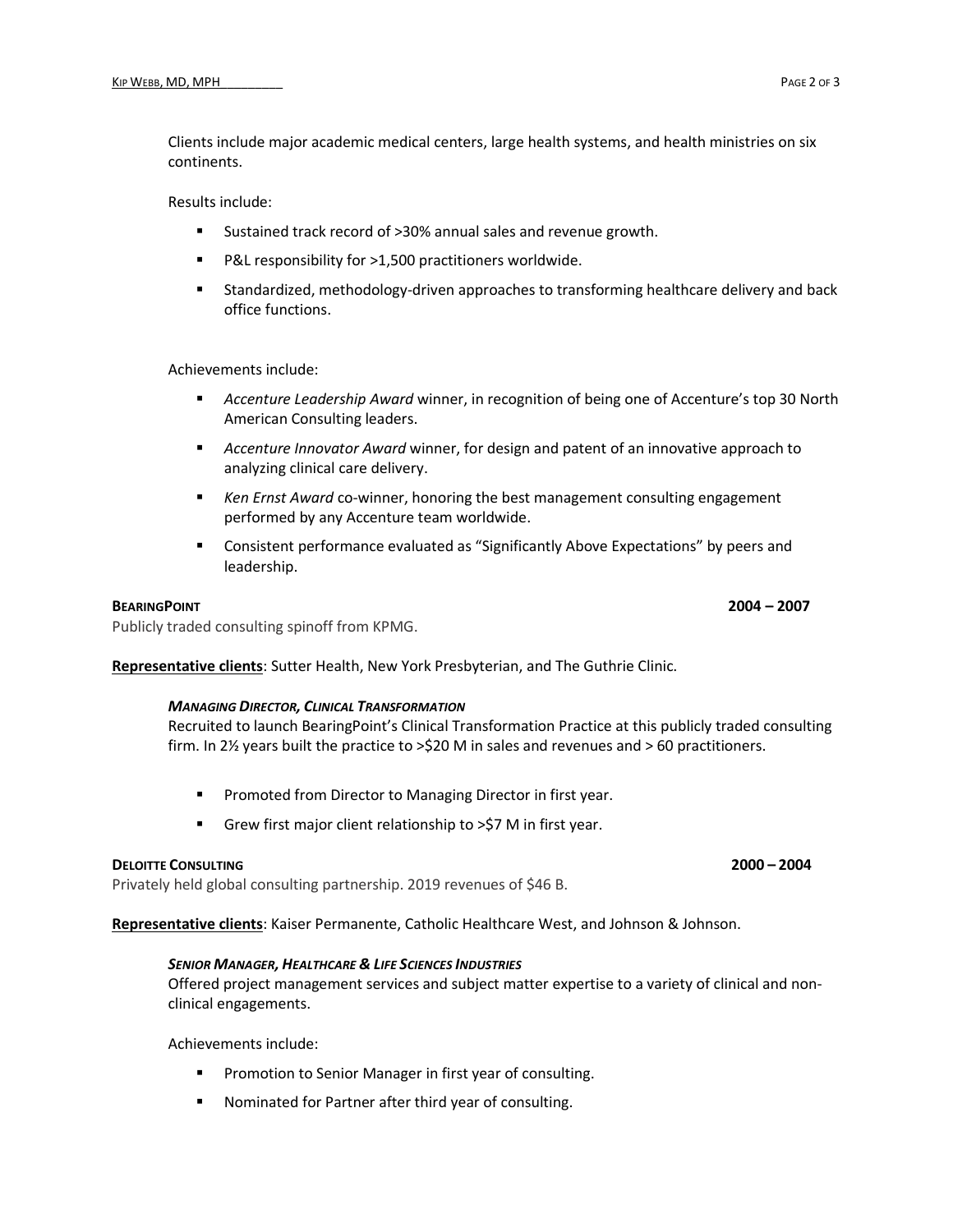Venture-backed start-up medical device company specializing in point of care diagnostics.

## *MEDICAL DIRECTOR*

Successfully brought two (2) devices through the FDA approval process and published numerous articles using computer simulation and Bayesian Analysis to define new healthcare delivery paradigms.

## **HOLYOKE PEDIATRICS ASSOCIATES, LLP 1994 – 1997**

### *PARTNER*

Dr. Webb left Stanford in 1994 to become a partner at Holyoke Pediatrics, the largest pediatrics practice in Western Massachusetts, and to get his master's degree in health policy and management at the University of Massachusetts. He also served on the ancillary faculty of Tufts University Medical School as a Clinical Professor of Pediatrics.

## **STANFORD UNIVERSITY SCHOOL OF MEDICINE 1990 -1994**

# *CLINICAL ASSISTANT PROFESSOR OF PEDIATRICS*

After completing his residency at Stanford, Dr. Webb was hired by the Stanford University School of Medicine as a fulltime faculty member. While at Stanford, Dr. Webb was recognized as the "Teacher of the Year" by the medical students and residents.

### **EDUCATION**

**UNIVERSITY OF MASSACHUSETTS,** Amherst, MA **MASTER IN PUBLIC HEALTH,** Health Policy and Management, 1995-1998 Award: 4.0 GPA

**STANFORD UNIVERSITY**, Stanford, CA **PEDIATRIC INTERNSHIP AND RESIDENCY**, 1987 – 1990

**CORNELL UNIVERSITY MEDICAL COLLEGE**, New York, NY **DOCTOR OF MEDICINE**, 1983 – 1987 Award: John Woodruff Fellowship in Medicine

**AMHERST COLLEGE,** Amherst, MA **BACHELOR OF ARTS**, English and Biology, 1979 – 1983 Award: Continental Scholarship

### **THOUGHT LEADERSHIP, BOARDS & COMMITTEES**

Published and presentation thought leadership includes the following topical areas:

- Healthcare Innovation
- Digital Health

**BIOSTAR, INC. 1997 – 2000**